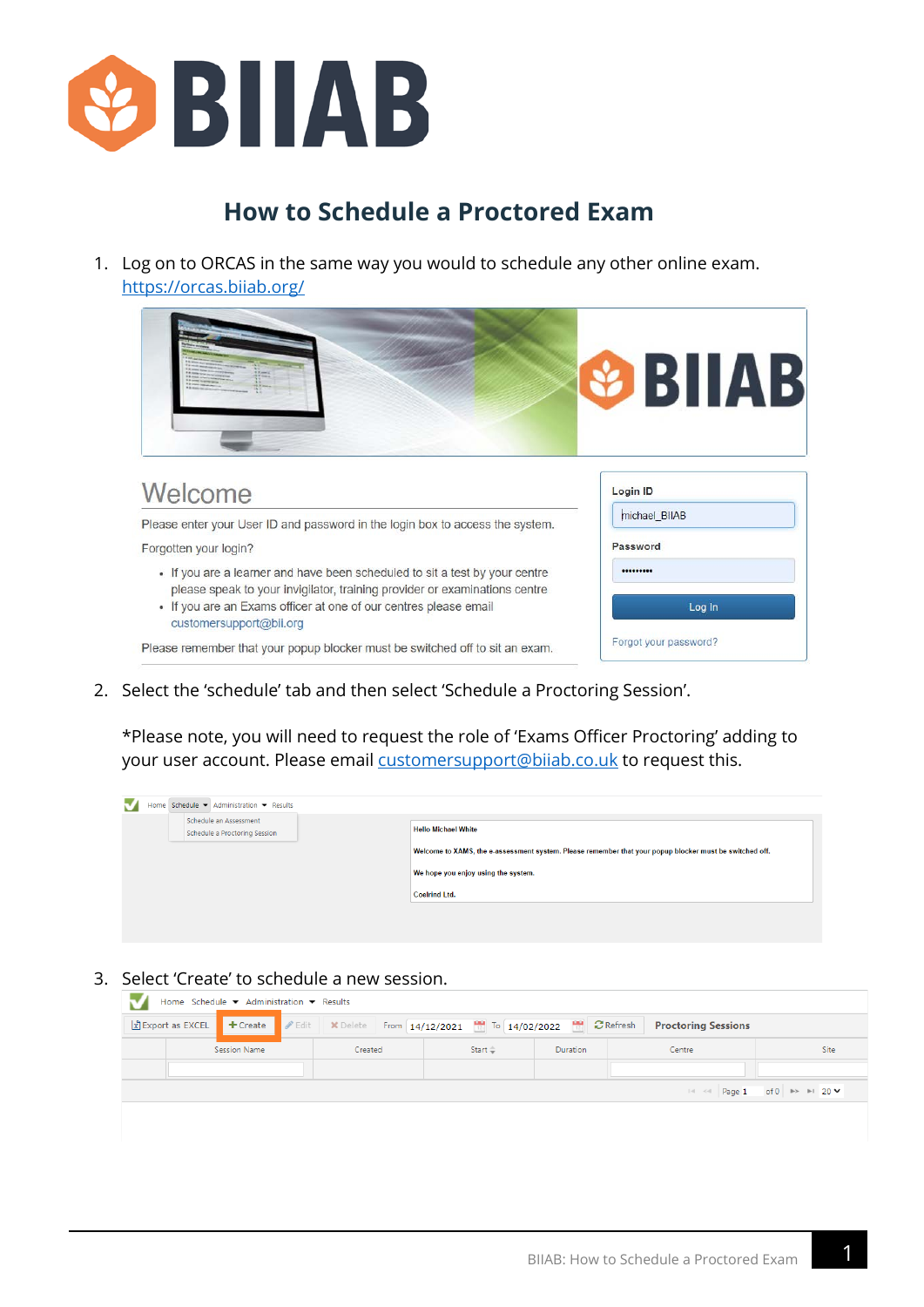

4. Give the session a name, select the date and start time and make sure the 'proctoring type' is set to Record & Review.

| <b>Session details</b><br>Learners           | Instructions<br>Schedules                                        |
|----------------------------------------------|------------------------------------------------------------------|
| 1. Enter the session details                 |                                                                  |
|                                              | Provider: Proctorio                                              |
|                                              | Proctoring type: ● Record & Review<br>$\bigcirc$ Live Proctoring |
|                                              | Session name: Proctoring Demo                                    |
| Session start date/time: 14/01/2022 19:00    | 體                                                                |
| 2. Select the assessments                    |                                                                  |
| + Click here to pick the assessment X Remove |                                                                  |
|                                              |                                                                  |

5. Use the drop-down box to select the qualification and then place a tick next to the relevant assessment before selecting 'Update Proctoring Session'.

| Session detail       | <b>Pick Assessments</b><br>$\times$                                                                               |  |
|----------------------|-------------------------------------------------------------------------------------------------------------------|--|
| 1. Enter the         | Qualification: APLHv2 - BIIAB Level 2 Award for Personal Licence Holders [APLHv2]<br>$\times$ $\times$            |  |
| Pro                  | Assessments<br>✓<br>Legal and Social Responsibilities of a Personal Licence Holder (LSRPLHv2) [LSRPLHD] [LSRPLHD] |  |
| $\leq$<br>Session st |                                                                                                                   |  |
| 2. Select the        |                                                                                                                   |  |
| + Click here         |                                                                                                                   |  |
|                      |                                                                                                                   |  |
|                      |                                                                                                                   |  |
|                      |                                                                                                                   |  |
|                      |                                                                                                                   |  |
|                      |                                                                                                                   |  |
|                      | ✔ Update Proctoring Session<br><b>x</b> Cancel                                                                    |  |
|                      |                                                                                                                   |  |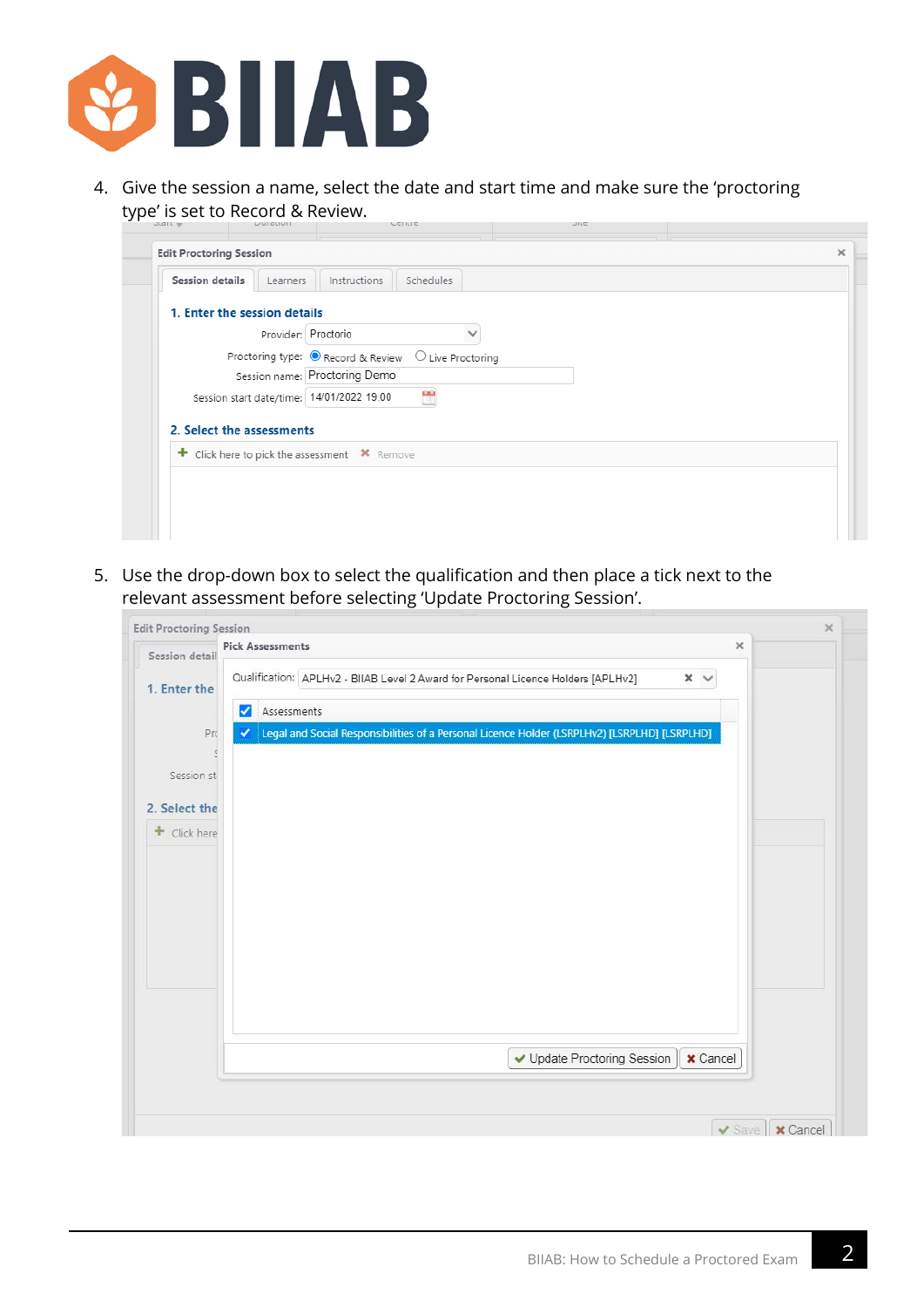

## 6. Add your learner(s) by selecting 'Click here to pick the learners'.

| <b>Edit Proctoring Session</b>  |                     |                                              |                  |                                                                                               | $\times$        |
|---------------------------------|---------------------|----------------------------------------------|------------------|-----------------------------------------------------------------------------------------------|-----------------|
| <b>Session details</b>          | Learners            | Instructions                                 | <b>Schedules</b> |                                                                                               |                 |
| 1. Enter the session details    |                     |                                              |                  |                                                                                               |                 |
|                                 | Provider: Proctorio |                                              |                  |                                                                                               |                 |
|                                 |                     | Proctoring type: ● Record & Review           |                  | $\bigcirc$ Live Proctoring                                                                    |                 |
|                                 |                     | Session name: Proctoring Demo                |                  |                                                                                               |                 |
|                                 |                     | Session start date/time: 14/01/2022 19:00    | ₩                |                                                                                               |                 |
|                                 |                     |                                              |                  |                                                                                               |                 |
| 2. Select the assessments       |                     |                                              |                  |                                                                                               |                 |
|                                 |                     | + Click here to pick the assessment * Remove |                  |                                                                                               |                 |
| Assessment Name                 |                     |                                              |                  |                                                                                               |                 |
|                                 |                     |                                              |                  | Legal and Social Responsibilities of a Personal Licence Holder (LSRPLHv2) [LSRPLHD] [LSRPLHD] |                 |
|                                 |                     |                                              |                  |                                                                                               |                 |
|                                 |                     |                                              |                  |                                                                                               |                 |
|                                 |                     |                                              |                  |                                                                                               |                 |
|                                 |                     |                                              |                  |                                                                                               |                 |
|                                 |                     |                                              |                  |                                                                                               |                 |
| 3. Add learners to this session |                     |                                              |                  |                                                                                               |                 |
|                                 |                     |                                              |                  | Click here to add a cohort                                                                    |                 |
|                                 |                     | Click here to pick the learners              |                  |                                                                                               |                 |
|                                 |                     |                                              |                  |                                                                                               |                 |
|                                 |                     |                                              |                  |                                                                                               |                 |
|                                 |                     |                                              |                  |                                                                                               |                 |
|                                 |                     |                                              |                  | $\blacktriangleright$ Save                                                                    | <b>x</b> Cancel |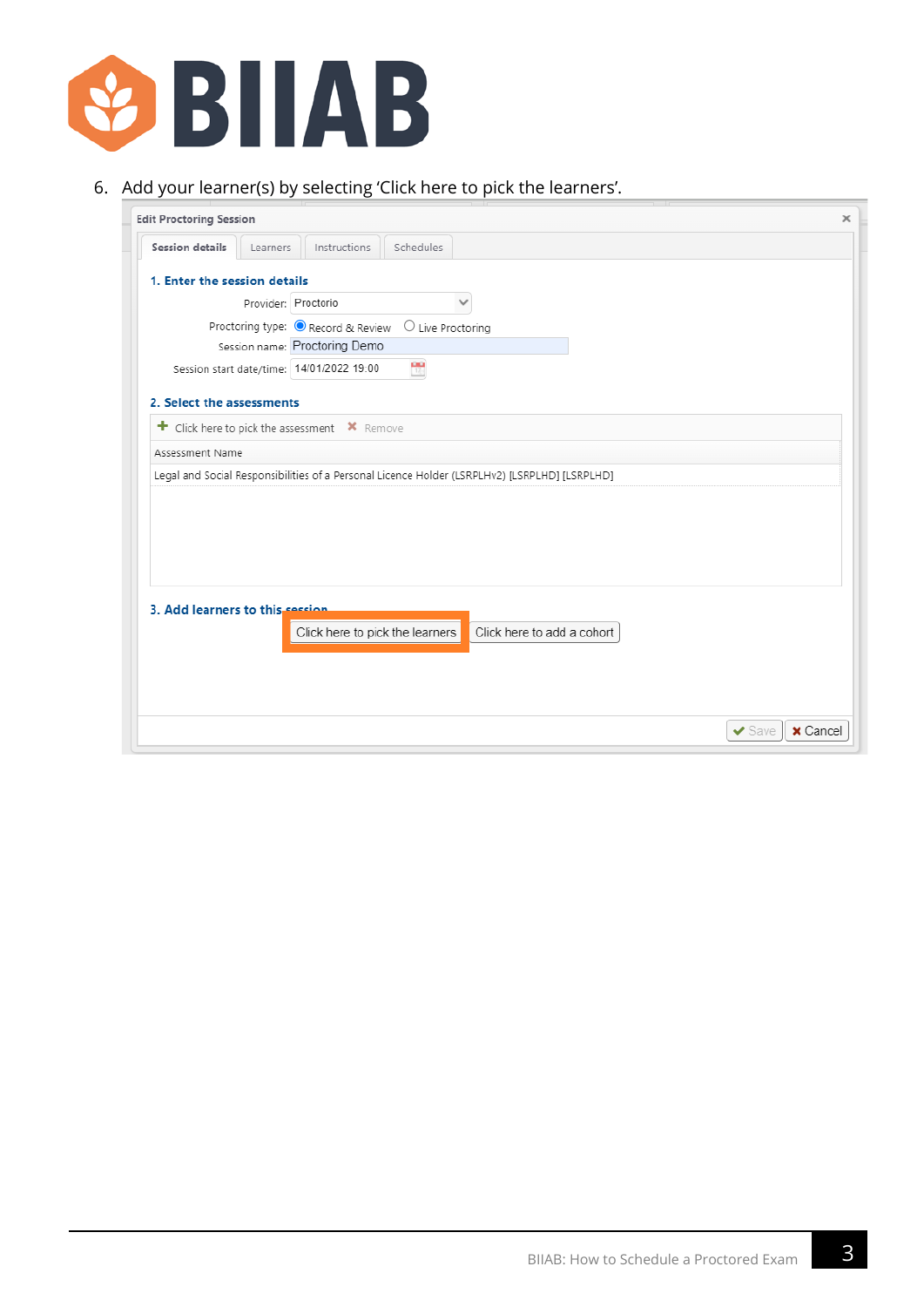

## 7. Place a tick next to the learners you want to select and then click 'Save'.

| $\Box$ | Last Name   | First Name | Learner ID                            | Email Address | Extra Time   | DOB             |
|--------|-------------|------------|---------------------------------------|---------------|--------------|-----------------|
|        |             |            |                                       |               |              |                 |
| ۷      | Curtain     | Annette    | 386796                                |               | $\pmb{0}$    | 01/03/1985      |
| ٧      | <b>Ding</b> | Bill       | 386797                                |               | $\mathbf{0}$ | 25/12/2000      |
| 0      | Jenkins     | John       | 265080                                |               | $\mathbb O$  | 22/04/1950      |
| $\Box$ | Oakley      | Gary       | 178226                                |               | $\,$ 0       | 01/05/1990      |
|        |             |            | of $1 \Rightarrow -1$<br>le el Page 1 |               |              | View 1 - 4 of 4 |
|        |             |            |                                       |               |              |                 |
|        |             |            |                                       |               |              |                 |

8. This will return you to the screen below. Please check the details are correct and select 'Save'.

|                                              | <b>Edit Proctoring Session</b> |                                             |                            |                                                                                               |  |  |
|----------------------------------------------|--------------------------------|---------------------------------------------|----------------------------|-----------------------------------------------------------------------------------------------|--|--|
| <b>Session details</b>                       | Learners                       | Instructions                                | <b>Schedules</b>           |                                                                                               |  |  |
| 1. Enter the session details                 |                                |                                             |                            |                                                                                               |  |  |
|                                              | Provider: Proctorio            |                                             |                            |                                                                                               |  |  |
|                                              |                                | Proctoring type: ● Record & Review          | $\bigcirc$ Live Proctoring |                                                                                               |  |  |
|                                              |                                | Session name: Proctoring Demo               |                            |                                                                                               |  |  |
|                                              |                                | Session start date/time: 14/01/2022 19:00   | 现                          |                                                                                               |  |  |
|                                              |                                |                                             |                            |                                                                                               |  |  |
| 2. Select the assessments                    |                                |                                             |                            |                                                                                               |  |  |
| + Click here to pick the assessment X Remove |                                |                                             |                            |                                                                                               |  |  |
| Assessment Name                              |                                |                                             |                            |                                                                                               |  |  |
|                                              |                                |                                             |                            | Legal and Social Responsibilities of a Personal Licence Holder (LSRPLHv2) [LSRPLHD] [LSRPLHD] |  |  |
|                                              |                                |                                             |                            |                                                                                               |  |  |
|                                              |                                |                                             |                            |                                                                                               |  |  |
|                                              |                                |                                             |                            |                                                                                               |  |  |
|                                              |                                |                                             |                            |                                                                                               |  |  |
|                                              |                                |                                             |                            |                                                                                               |  |  |
|                                              |                                |                                             |                            |                                                                                               |  |  |
| 3. Add learners to this session              |                                |                                             |                            |                                                                                               |  |  |
|                                              |                                | 2 learners have been added to the schedule. |                            |                                                                                               |  |  |
|                                              |                                |                                             |                            | Click the 'Learners' tab to add or remove learners.                                           |  |  |
|                                              |                                |                                             |                            |                                                                                               |  |  |
|                                              |                                |                                             |                            |                                                                                               |  |  |
|                                              |                                |                                             |                            |                                                                                               |  |  |